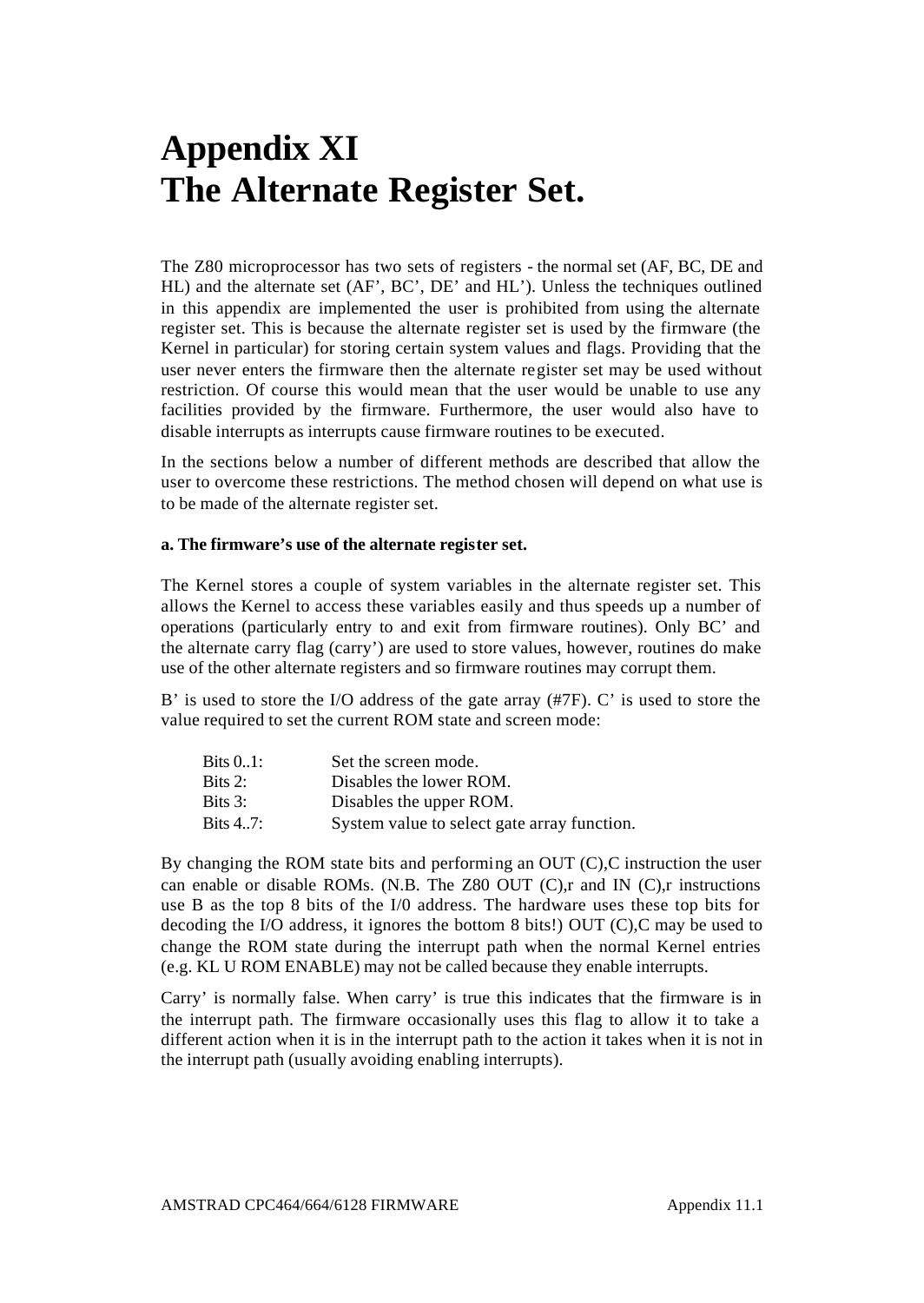## **b. Simple use of the alternate register set.**

The technique described in this section allows use of the alternate register set providing that no firmware routines are called and that interrupts are disabled.

After disabling interrupts registers A', DE' and HL' may be used as required. If registers BC' or F' (in particular carry') are used then their original contents must be restored before interrupts are re-enabled. The user may alter bits in C' (as described in (a) above) and need not restore the original value provided that an OUT (C),C is performed to keep the hardware abreast of the current state. The machine will not function correctly if the hardware and the value in C' are out of step when interrupts are enabled.

This technique requires interrupts to be disabled for the duration of the operation being performed. This is acceptable if the operation is short but not if the operation is lengthy. Disabling interrupts for a lengthy period will stop many firmware functions such as timers (and hence ink flashing, sound generation and keyboard scanning). If the operation to be performed is lengthy then it might be better to consider the use of one of the techniques described in sections (c) or (d) instead.

# **Example.**

The user might want to provide a routine that performs an LD A,(BC) from RAM (similar to the RAM LAM pseudo-instruction provided by the firmware).

The code for this routine could be written as follows:

#### A\_FROM\_BC:

| <b>PUSH</b> | BС        |                                        |
|-------------|-----------|----------------------------------------|
| DI          |           | ; ** About to use alternate registers  |
| EXX         |           |                                        |
| <b>POP</b>  | HL.       | :Transfer $BC$ to $HL'$                |
| Ð           | A, C      |                                        |
| SET         | 2, A      | Set the disable lower ROM bit          |
| SET         | 3, A      | Set the disable upper ROM bit          |
| OUT         | $(C)$ , A | :Tell the hardware                     |
| ΙD          | A, (HL)   | Read the value from RAM                |
| OUT         | $(C)$ , c | Restore the old ROM state              |
| <b>FXX</b>  |           |                                        |
| FI          |           | : ** End of use of alternate registers |
|             |           |                                        |

N.B. This routine must be RAM resident or disabling the ROMs will have an unfortunate effect!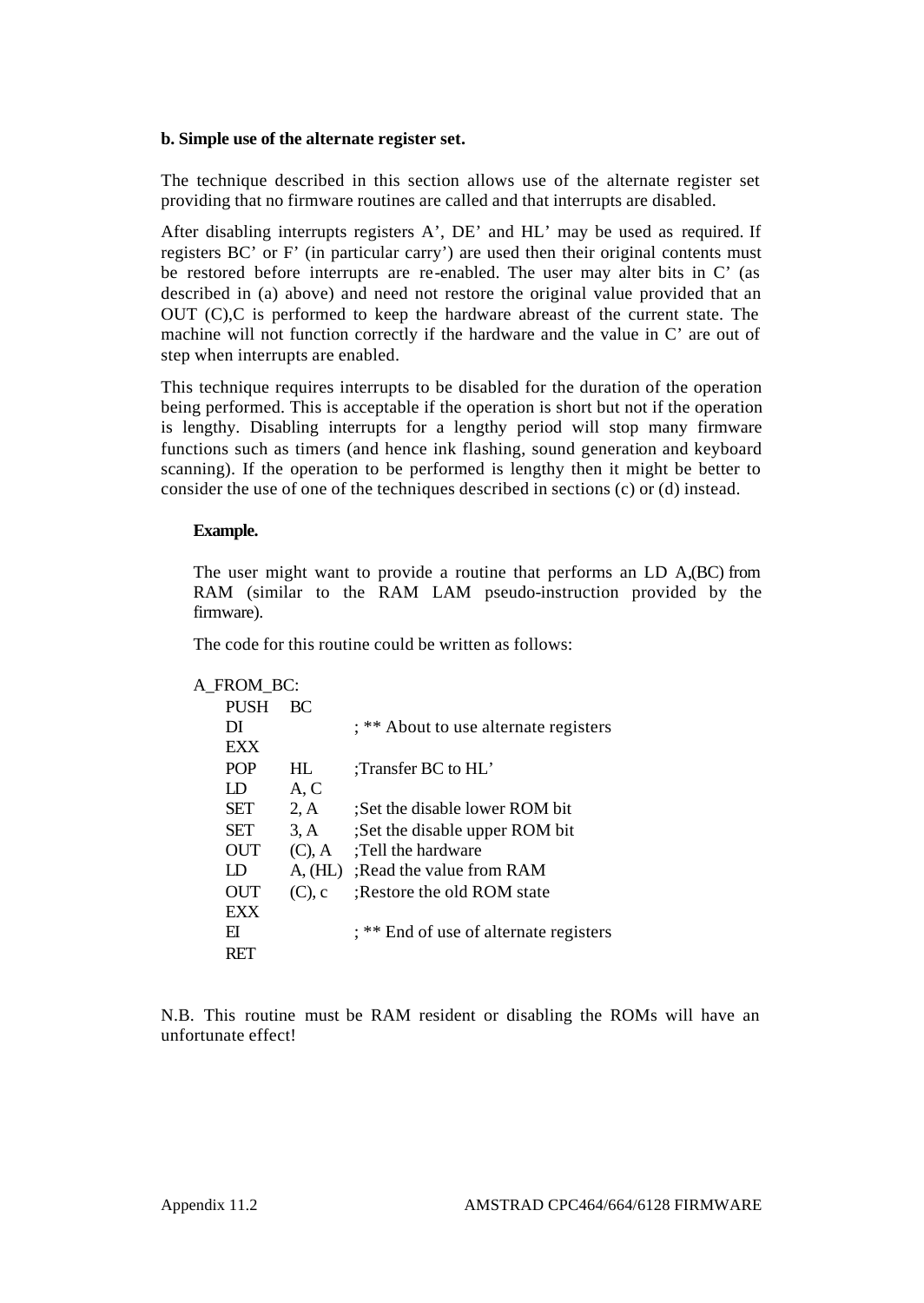## **c. Use of the alternate register set with interrupts enabled.**

The technique described in this section allows the alternate register set to be used and interrupts to be enabled. It does not allow firmware routines to be called.

The simplistic use of the alternate register set by disabling interrupts as described above is unsatisfactory if this results in interrupts being disabled for an extended period of time. By patching INTERRUPT ENTRY in the low Kernel jumpblock interrupts can be trapped and appropriate action to restore the firmware registers can be taken. The actions that must be performed are as follows:

Before starting to use the alternate register set the firmware's BC' is saved and INTERRUPT ENTRY is patched so that the user's interrupt routine is used.

When the user has finished with the alternate register set the firmware's BC' and carry' are restored and INTERRUPT ENTRY is patched back to the firmware's interrupt routine.

When an interrupt occurs the user's alternate registers are saved, the firmware's BC' and carry' are restored and INTERRUPT ENTRY is patched back to the firmware's interrupt routine. The latter is done in case a second interrupt occurs whilst processing the events kicked from the interrupt path of the first interrupt (remember that the event processing is performed with interrupts enabled).

After interrupt processing has finished the firmware's BC' is saved, the user's alternate registers are restored and INTERRUPT ENTRY is patched back to the user's interrupt routine again.

Note that when INTERRUPT ENTRY is patched it is vital to ensure that the lower ROM is disabled and remains disabled. It is impossible to patch the ROM version of INTERRUPT ENTRY! If an interrupt occurred whilst the lower ROM was enabled then the firmware would jump straight into its interrupt routine without restoring its alternate registers first.

# **Example.**

;

The following routines implement the scheme described above:

; The following storage locations are used ; FIRM BC: DEFS 2 ; Two bytes to store firmware's BC' FIRM INT: DEFS 2 : Two bytes to store the address of the ; firmware's interrupt routine USER  $AF:$  DEFS 2 ; Two bytes to store the user's  $AF'$ USER\_BC: DEFS 2 ; Two bytes to store the user's BC' USER\_DE: DEFS 2 ; Two bytes to store the user's DE'<br>USER HL: DEFS 2 : Two bytes to store the user's HL' ; Two bytes to store the user's HL'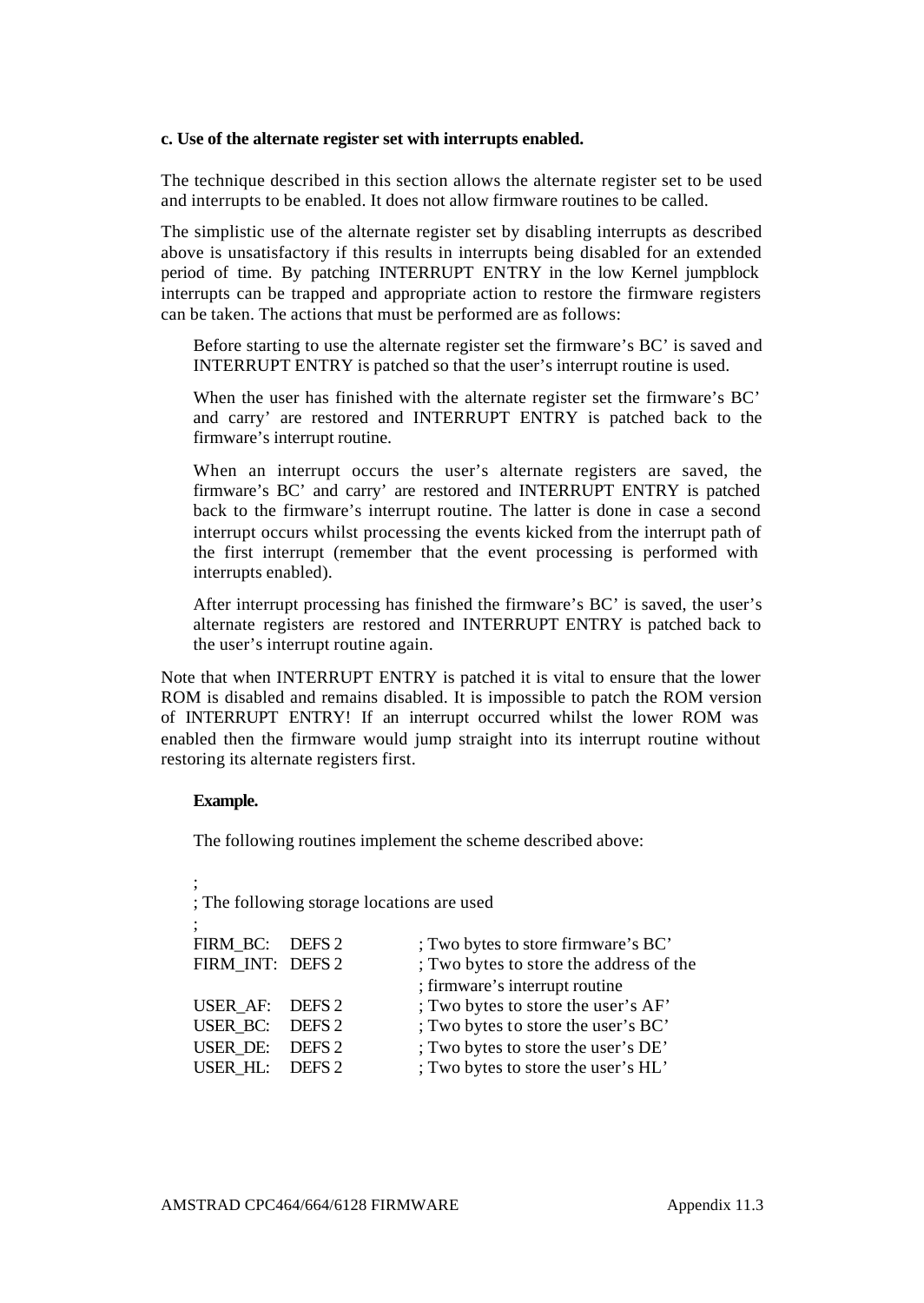; This routine sets up the environment so that the ; user may make use of the alternate register set. ; N.B. Interrupts are enabled. ; USER\_ALTERNATE: DI ;An interrupt would be disastrous EX AF, AF' EXX ;Swap to the alternate register set ; LD (FIRM BC), BC ;Save the firmware's BC' ; LD HL, (INTERUPT\_ENTRY+1) LD (FIRM INT), HL ;Save the firmware's interrupt routine ; LD HL, USER\_INTERRUPT ;Use the replacement interrupt routine LD (INTERRUPT\_ENTRY + 1), HL ; LD HL, (USER\_AF) PUSH HL POP AF :Restore user's AF' LD BC, (USER\_BC) ;Restore user's BC' LD DE, (USER\_DE) ;Restore user's DE' LD HL, (USER\_HL) ;Restore user's HL' ; EXX ;Swap back to the standard register set EX AF, AF' EI : We have finished with the alternate regs RET ; ; This routine restores the environment for the ; firmware to use the alternate register set. ; N.B. Interrupts are disabled and not re-enabled. ; FIRM\_ALTERNATE: DI ;An interrupt would be disastrous EX AF, AF' EXX :Swap to the alternate register set ; LD (USER\_HL), HL ;Save user's HL' LD (USER DE), DE :Save user's DE' LD (USER BC), BC ;Save user's BC' PUSH AF POP HL LD (USER AF), HL ;Save user's AF'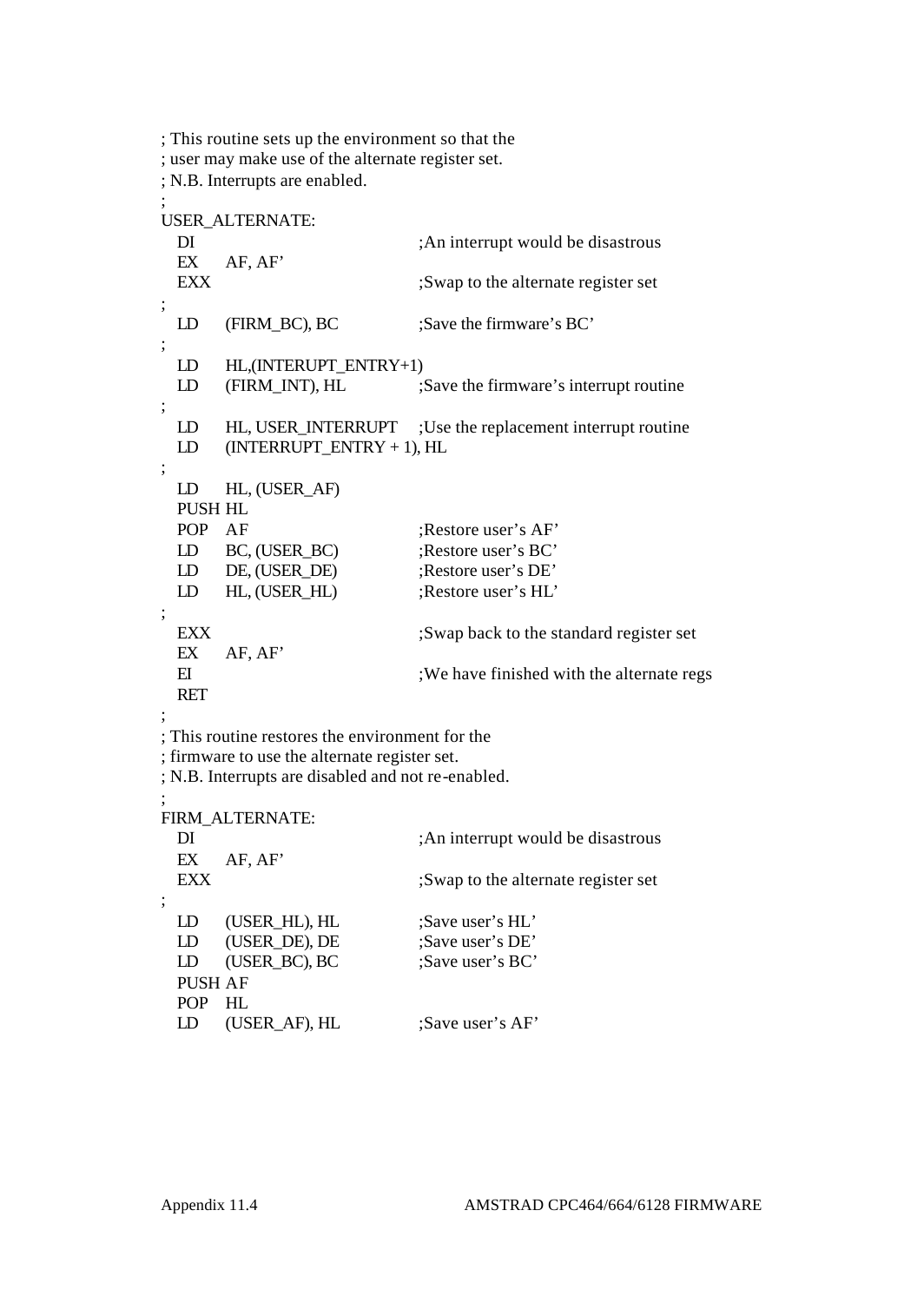| HL, (FIRM INT)<br>LD.<br>$(INTERRUPT ENTRY + 1), HL$<br>LD.                                                     | Restore the firmware's interrupt routine                                                                                 |  |  |  |  |
|-----------------------------------------------------------------------------------------------------------------|--------------------------------------------------------------------------------------------------------------------------|--|--|--|--|
| LD BC, (FIRM BC)<br>OR A, A                                                                                     | Restore the firmware's BC.<br>Set the firmware's carry' to be false                                                      |  |  |  |  |
| EXX<br>EX AF, AF'                                                                                               | Swap back to the standard register set                                                                                   |  |  |  |  |
| RET                                                                                                             | N.B. May be about to enter the interrupt<br>; path so no EI.                                                             |  |  |  |  |
| ; This routine replaces the firmware's interrupt routine<br>; when the user is using the alternate register set |                                                                                                                          |  |  |  |  |
|                                                                                                                 |                                                                                                                          |  |  |  |  |
| USER INTERRUPT:<br><b>CALL FIRM ALTERNATE</b><br><b>CALL INTERRUPT ENTRY</b><br><b>USER_ALTERNATE</b><br>JP     | :Switch the environment to the firmware<br>:Run the normal interrupt routine<br>:Switch the environment back to the user |  |  |  |  |

To start using the alternate register set the user obeys the instruction:

CALL USER\_ALTERNATE

To finish using the alternate register set the user obeys the instructions:

CALL FIRM\_ALTERNATE EI

# **d. Calling firmware routines whilst using the alternate register set.**

The technique described in this section extends the technique described in section (c) to allow the user to call firmware routines whilst using the alternate register set.

To call a firmware routine requires exactly the same action as is required for the interrupt routine:

Before calling a firmware routine the user's alternate registers are saved, the firmware's BC' and carry' are restored and INTERRUPT ENTRY is patched back to the firmware's interrupt routine. The latter is done in case an interrupt occurs whilst executing the firmware routine.

After running the firmware routine the firmware's BC' is saved, the user's alternate registers are restored and INTERRUPT ENTRY is patched back to the user's interrupt routine again.

As indicated in section (c) it is vital to ensure that the lower ROM remains disabled while the alternate register set is in use since INTERRUPT ENTRY in the ROM is not patchable and jumps straight to the firmware's interrupt routine.